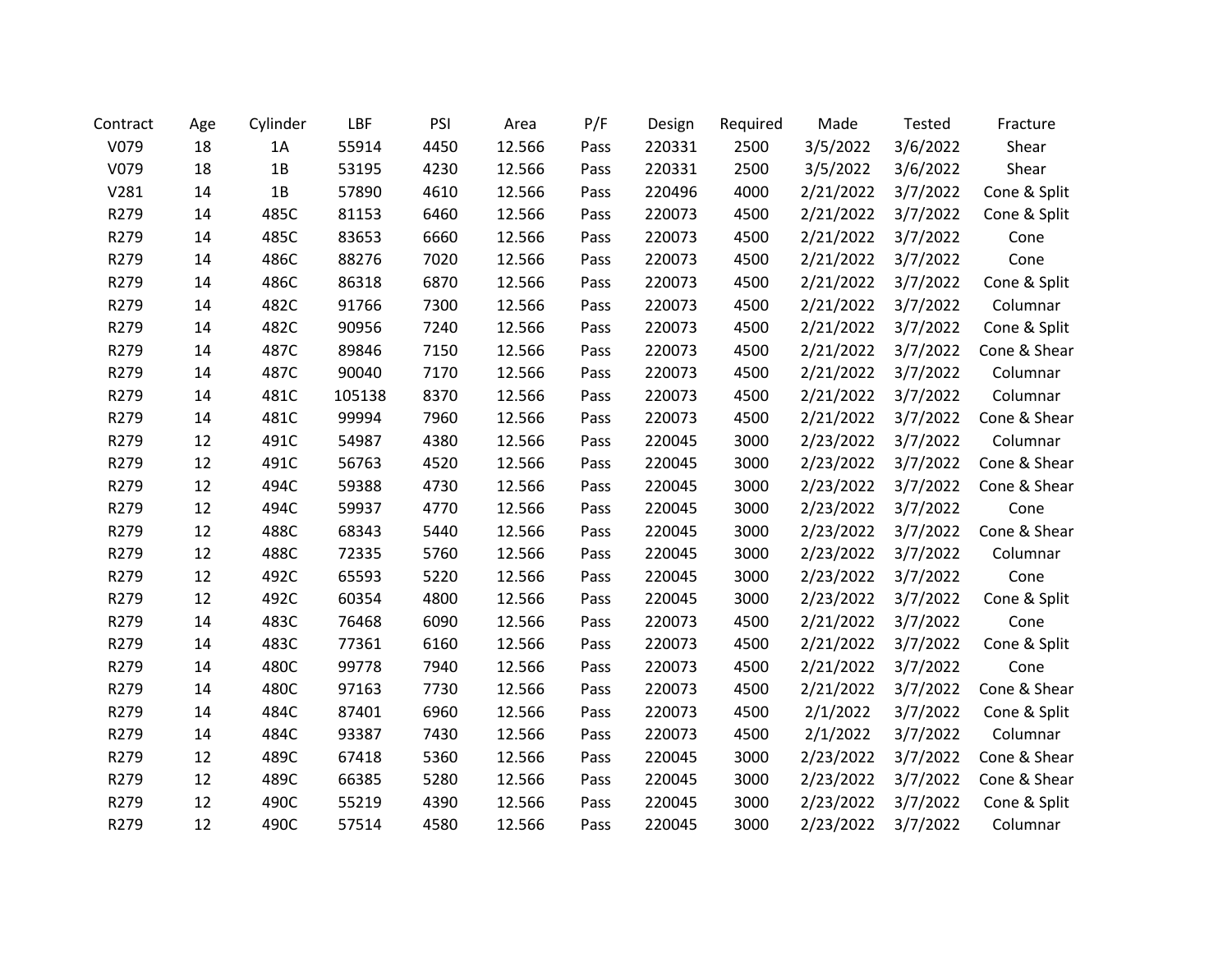| R279    | 12 | 493C          | 63841  | 5080 | 12.566 | Pass | 220045 | 3000 | 2/23/2022 | 3/7/2022 | Cone & Split |
|---------|----|---------------|--------|------|--------|------|--------|------|-----------|----------|--------------|
| R279    | 12 | 493C          | 64086  | 5100 | 12.566 | Pass | 220045 | 3000 | 2/23/2022 | 3/7/2022 | Cone & Split |
| S289    | 28 | 111           | 90673  | 7140 | 12.692 | Pass | 220185 | 3000 | 2/7/2022  | 3/7/2022 | Columnar     |
| S289    | 28 | 111A          | 85788  | 6830 | 12.566 | Pass | 220185 | 3000 | 2/7/2022  | 3/7/2022 | Cone & Shear |
| U922    | 28 | 531           | 54350  | 4330 | 12.566 | Pass | 220417 | 3000 | 2/7/2022  | 3/7/2022 | Cone & Split |
| U922    | 28 | 531           | 52006  | 4160 | 12.504 | Pass | 220417 | 3000 | 2/7/2022  | 3/7/2022 | Columnar     |
| U355    | 28 | 143           | 49427  | 3910 | 12.629 | Pass | 220214 | 3000 | 2/7/2022  | 3/7/2022 | Cone & Split |
| U355    | 28 | 143           | 51027  | 4040 | 12.629 | Pass | 220214 | 3000 | 2/7/2022  | 3/7/2022 | Cone & Shear |
| U011    | 28 | 74            | 65833  | 5240 | 12.566 | Pass | 220222 | 3000 | 2/7/2022  | 3/7/2022 | Cone & Split |
| U011    | 28 | 74A           | 69934  | 5570 | 12.566 | Pass | 220222 | 3000 | 2/7/2022  | 3/7/2022 | Cone & Shear |
| U373    | 28 | 18            | 112556 | 8960 | 12.566 | Pass | 220031 | 3000 | 2/7/2022  | 3/7/2022 | Cone         |
| U373    | 28 | 18A           | 115852 | 9220 | 12.566 | Pass | 220031 | 3000 | 2/7/2022  | 3/7/2022 | Cone         |
| R279    | 28 | 471A          | 66778  | 5310 | 12.566 | Pass | 220277 | 3000 | 2/7/2022  | 3/7/2022 | Columnar     |
| R279    | 28 | 471A          | 62039  | 4940 | 12.566 | Pass | 220277 | 3000 | 2/7/2022  | 3/7/2022 | Cone & Shear |
| 125173  | 28 | 26A           | 53085  | 4220 | 12.566 | Pass | 220133 | 3000 | 2/7/2022  | 3/7/2022 | Cone         |
| 125173  | 28 | 26B           | 61736  | 4910 | 12.566 | Pass | 220133 | 3000 | 2/7/2022  | 3/7/2022 | Cone & Shear |
| 124596  | 28 | 6             | 72132  | 5740 | 12.566 | Pass | 220020 | 3000 | 2/7/2022  | 3/7/2022 | Cone & Shear |
| 124596  | 28 | 6A            | 71118  | 5660 | 12.566 | Pass | 220020 | 3000 | 2/7/2022  | 3/7/2022 | Cone & Split |
| $T-356$ | 28 | 251           | 83948  | 6680 | 12.566 | Pass | 220135 | 3000 | 2/7/2022  | 3/7/2022 | Columnar     |
| $T-356$ | 28 | 251A          | 84267  | 6710 | 12.566 | Pass | 220135 | 3000 | 2/7/2022  | 3/7/2022 | Columnar     |
| V206    | 29 | 14            | 95015  | 7560 | 12.566 | Pass | 220299 | 3000 | 2/6/2022  | 3/7/2022 | Columnar     |
| V206    | 29 | 14            | 107820 | 8580 | 12.566 | Pass | 220299 | 3000 | 2/6/2022  | 3/7/2022 | Cone         |
| U032    | 28 | 201           | 62777  | 5000 | 12.566 | Pass | 220060 | 3000 | 2/7/2022  | 3/7/2022 | Cone & Shear |
| U032    | 28 | 201A          | 61127  | 4860 | 12.566 | Pass | 220060 | 3000 | 2/7/2022  | 3/7/2022 | Columnar     |
| U315    | 28 | JB145         | 69714  | 5550 | 12.566 | Pass | 220343 | 3000 | 2/7/2022  | 3/7/2022 | Cone         |
| U315    | 28 | <b>JB145A</b> | 81945  | 6520 | 12.566 | Pass | 220343 | 3000 | 2/7/2022  | 3/7/2022 | Cone & Split |
| T023    | 28 | 221           | 81479  | 6480 | 12.566 | Pass | 220011 | 3000 | 2/7/2022  | 3/7/2022 | Cone & Shear |
| T023    | 28 | 221A          | 89665  | 7140 | 12.566 | Pass | 220011 | 3000 | 2/7/2022  | 3/7/2022 | Cone & Shear |
| R259    | 28 | 90A           | 54324  | 4320 | 12.566 | Pass | 220348 | 3000 | 2/7/2022  | 3/7/2022 | Cone         |
| R259    | 28 | 90A           | 55521  | 4420 | 12.566 | Pass | 220348 | 3000 | 2/7/2022  | 3/7/2022 | Columnar     |
| U224    | 28 | 141A          | 89970  | 7160 | 12.566 | Pass | 220321 | 3000 | 2/7/2022  | 3/7/2022 | Columnar     |
| U224    | 28 | 141A          | 75320  | 5990 | 12.566 | Pass | 220321 | 3000 | 2/7/2022  | 3/7/2022 | Cone & Split |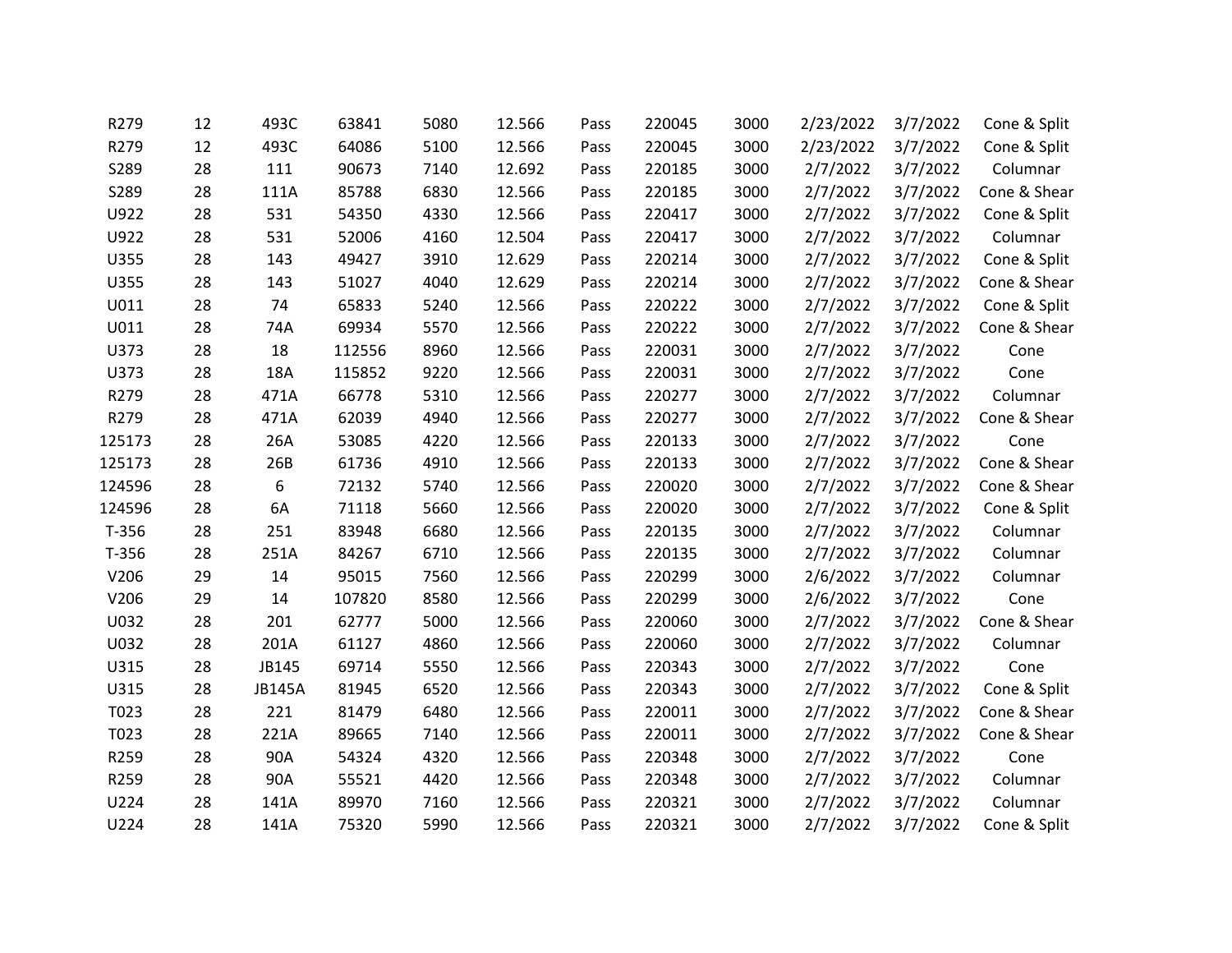| U367   | 28 | 29A           | 41037  | 3270 | 12.566 | Pass | 220168 | 3000 | 2/7/2022  | 3/7/2022 | Cone & Shear |
|--------|----|---------------|--------|------|--------|------|--------|------|-----------|----------|--------------|
| U367   | 28 | 29A           | 41377  | 3290 | 12.566 | Pass | 220168 | 3000 | 2/7/2022  | 3/7/2022 | Cone & Shear |
| V195   | 28 | 4A            | 53927  | 4290 | 12.566 | Pass |        | 3000 | 2/7/2022  | 3/7/2022 | Columnar     |
| V195   | 28 | 4A            | 54211  | 4310 | 12.566 | Pass |        | 3000 | 2/7/2022  | 3/7/2022 | Cone & Shear |
| 112874 | 34 | 10            | 72614  | 5780 | 12.566 | Pass | 200177 | 3000 | 2/1/2022  | 3/7/2022 | Columnar     |
| 112874 | 34 | 10A           | 65568  | 5220 | 12.566 | Pass | 200177 | 3000 | 2/1/2022  | 3/7/2022 | Cone & Shear |
| 123115 | 28 | 73            | 75271  | 5990 | 12.566 | Pass | 210805 | 3000 | 2/7/2022  | 3/7/2022 | Columnar     |
| 123115 | 28 | 73A           | 73476  | 5850 | 12.566 | Pass | 210805 | 3000 | 2/7/2022  | 3/7/2022 | Cone         |
| S272   | 28 | 362           | 97479  | 7760 | 12.566 | Pass | 220206 | 3000 | 2/7/2022  | 3/7/2022 | Columnar     |
| S272   | 28 | 362A          | 95025  | 7560 | 12.566 | Pass | 220206 | 3000 | 2/7/2022  | 3/7/2022 | Columnar     |
| S272   | 28 | 361           | 83350  | 6630 | 12.566 | Pass | 220206 | 3000 | 2/7/2022  | 3/7/2022 | Cone         |
| S272   | 28 | 361A          | 82113  | 6530 | 12.566 | Pass | 220206 | 3000 | 2/7/2022  | 3/7/2022 | Cone         |
| 112874 | 35 | 9             | 62113  | 4940 | 12.566 | Pass | 200177 | 3000 | 1/31/2022 | 3/7/2022 | Columnar     |
| 112874 | 35 | 9             | 58827  | 4680 | 12.566 | Pass | 200177 | 3000 | 1/31/2022 | 3/7/2022 | Cone & Split |
| V337   | 7  | 6B            | 56528  | 4500 | 12.566 | Pass | 220061 | 3000 | 3/1/2022  | 3/8/2022 | Columnar     |
| U920   | 28 | 7             | 67372  | 5330 | 12.629 | Pass | 220293 | 3000 | 2/8/2022  | 3/8/2022 | Cone & Split |
| U920   | 28 | 7A            | 63503  | 5050 | 12.566 | Pass | 220293 | 3000 | 2/8/2022  | 3/8/2022 | Cone         |
| R279   | 28 | 473A          | 71365  | 5710 | 12.504 | Pass | 220045 | 3000 | 2/8/2022  | 3/8/2022 | Columnar     |
| R279   | 28 | 473A          | 70200  | 5590 | 12.566 | Pass | 220045 | 3000 | 2/8/2022  | 3/8/2022 | Cone         |
| U373   | 28 | 19            | 115774 | 9210 | 12.566 | Pass | 220031 | 3000 | 2/8/2022  | 3/8/2022 | Cone & Split |
| U373   | 28 | 19A           | 108622 | 8640 | 12.566 | Pass | 220031 | 3000 | 2/8/2022  | 3/8/2022 | Cone         |
| V014   | 28 | 18            | 74276  | 5910 | 12.566 | Pass | 220296 | 3000 | 2/8/2022  | 3/8/2022 | Columnar     |
| V014   | 28 | 18A           | 76128  | 6060 | 12.566 | Pass | 220296 | 3000 | 2/8/2022  | 3/8/2022 | Cone         |
| U315   | 28 | JB146         | 78844  | 6270 | 12.566 | Pass | 220343 | 3000 | 2/8/2022  | 3/8/2022 | Cone & Split |
| U315   | 28 | <b>JB146A</b> | 81858  | 6510 | 12.566 | Pass | 220343 | 3000 | 2/8/2022  | 3/8/2022 | Cone & Shear |
| R279   | 28 | 472A          | 78652  | 6260 | 12.566 | Pass | 220277 | 3000 | 2/8/2022  | 3/8/2022 | Columnar     |
| R279   | 28 | 472A          | 81770  | 6510 | 12.566 | Pass | 220277 | 3000 | 2/8/2022  | 3/8/2022 | Cone & Shear |
| 118870 | 28 | 65            | 66018  | 5250 | 12.566 | Pass | 210777 | 3000 | 2/8/2022  | 3/8/2022 | Columnar     |
| 118870 | 28 | 65A           | 65570  | 5220 | 12.566 | Pass | 210777 | 3000 | 2/8/2022  | 3/8/2022 | Columnar     |
| V100   | 28 | 12            | 60749  | 4830 | 12.566 | Pass | 210910 | 3000 | 2/8/2022  | 3/8/2022 | Cone & Shear |
| V100   | 28 | 12A           | 57780  | 4600 | 12.566 | Pass | 210910 | 3000 | 2/8/2022  | 3/8/2022 | Cone         |
| 125173 | 28 | 27A           | 66541  | 5300 | 12.566 | Pass | 220133 | 3000 | 2/8/2022  | 3/8/2022 | Cone & Shear |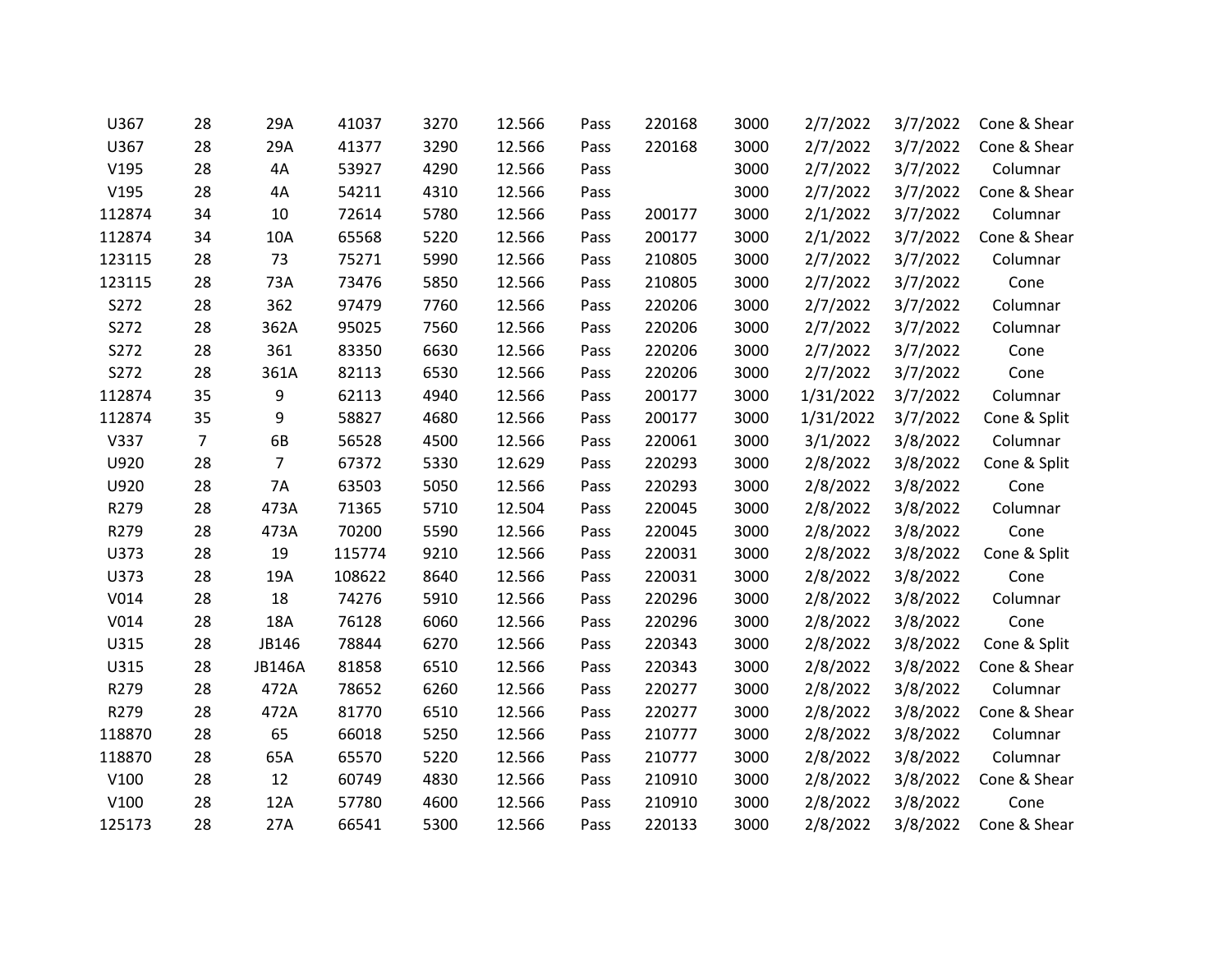| 125173 | 28             | 27B            | 65342  | 5200 | 12.566 | Pass | 220133         | 3000 | 2/8/2022  | 3/8/2022 | Columnar     |
|--------|----------------|----------------|--------|------|--------|------|----------------|------|-----------|----------|--------------|
| U032   | 28             | 202            | 73689  | 5860 | 12.566 | Pass | 220060         | 3000 | 2/8/2022  | 3/8/2022 | Cone & Split |
| U032   | 28             | 202A           | 77709  | 6180 | 12.566 | Pass | 220060         | 3000 | 2/8/2022  | 3/8/2022 | Columnar     |
| U032   | 28             | 203            | 81649  | 6500 | 12.566 | Pass | 220093         | 3000 | 2/8/2022  | 3/8/2022 | Columnar     |
| U032   | 28             | 203A           | 82567  | 6570 | 12.566 | Pass | 220093         | 3000 | 2/8/2022  | 3/8/2022 | Cone         |
| V123   | 28             | 14             | 91003  | 7240 | 12.566 | Pass | <b>BAG MIX</b> | 3000 | 2/8/2022  | 3/8/2022 | Cone & Shear |
| V123   | 28             | 14A            | 90043  | 7170 | 12.566 | Pass | <b>BAG MIX</b> | 3000 | 2/8/2022  | 3/8/2022 | Cone & Shear |
| V030   | 28             | 24             | 124487 | 9910 | 12.566 | Pass | <b>BAG MIX</b> | 3000 | 2/8/2022  | 3/8/2022 | Cone         |
| V030   | 28             | 24A            | 121031 | 9630 | 12.566 | Pass | <b>BAG MIX</b> | 3000 | 2/8/2022  | 3/8/2022 | Cone         |
| S272   | 28             | 364            | 68033  | 5410 | 12.566 | Pass | 220040         | 4000 | 2/8/2022  | 3/8/2022 | Columnar     |
| S272   | 28             | 364A           | 65200  | 5190 | 12.566 | Pass | 220040         | 4000 | 2/8/2022  | 3/8/2022 | Cone & Shear |
| U057   | 28             | 54             | 46528  | 3700 | 12.566 | Pass | 220145         | 3000 | 2/8/2022  | 3/8/2022 | Cone & Shear |
| U057   | 28             | 54A            | 44481  | 3540 | 12.566 | Pass | 220145         | 3000 | 2/8/2022  | 3/8/2022 | Columnar     |
| V123   | 28             | 13             | 108276 | 8620 | 12.566 | Pass | 220397         | 3000 | 2/8/2022  | 3/8/2022 | Cone & Shear |
| V123   | 28             | 13A            | 114595 | 9120 | 12.566 | Pass | 220397         | 3000 | 2/8/2022  | 3/8/2022 | Columnar     |
| U224   | 28             | 142A           | 81036  | 6450 | 12.566 | Pass | 220321         | 3000 | 2/8/2022  | 3/8/2022 | Cone & Split |
| U224   | 28             | 142A           | 73283  | 5830 | 12.566 | Pass | 220321         | 3000 | 2/8/2022  | 3/8/2022 | Columnar     |
| S272   | 28             | 363            | 64834  | 5160 | 12.566 | Pass | 220206         | 3000 | 2/8/2022  | 3/8/2022 | Cone & Shear |
| S272   | 28             | 363A           | 77781  | 6190 | 12.566 | Pass | 220206         | 3000 | 2/8/2022  | 3/8/2022 | Columnar     |
| S289   | 28             | 112            | 94053  | 7480 | 12.566 | Pass | 220185         | 3000 | 2/8/2022  | 3/8/2022 | Cone & Shear |
| S289   | 28             | 112A           | 99998  | 7960 | 12.566 | Pass | 220185         | 3000 | 2/8/2022  | 3/8/2022 | Cone         |
| 123115 | 28             | 74             | 66562  | 5300 | 12.566 | Pass | 210805         | 3000 | 2/8/2022  | 3/8/2022 | Cone         |
| 123115 | 28             | 74A            | 66494  | 5290 | 12.566 | Pass | 210805         | 3000 | 2/8/2022  | 3/8/2022 | Cone & Shear |
| V206   | 30             | 14             | 68630  | 5460 | 12.566 | Pass | 210751         | 3000 | 2/6/2022  | 3/8/2022 | Cone         |
| V206   | 30             | 14A            | 70267  | 5590 | 12.566 | Pass | 210751         | 3000 | 2/6/2022  | 3/8/2022 | Cone         |
| V268   | $\overline{7}$ | 1B             | 43686  | 3480 | 12.566 | Pass | 220083         | 3000 | 3/2/2022  | 3/9/2022 | Cone         |
| 16279  | 14             | 2E             | 54225  | 4320 | 12.566 | Pass | 220398         | 3000 | 2/23/2022 | 3/9/2022 | Columnar     |
| 16279  | 14             | 2F             | 53700  | 4270 | 12.566 | Pass | 220398         | 3000 | 2/23/2022 | 3/9/2022 | Columnar     |
| V281   | 28             | $\overline{2}$ | 69115  | 5500 | 12.566 | Pass | 220151         | 3000 | 2/9/2022  | 3/9/2022 | Columnar     |
| V281   | 28             | 2A             | 64817  | 5160 | 12.566 | Pass | 220151         | 3000 | 2/9/2022  | 3/9/2022 | Cone & Shear |
| U011   | 28             | 75             | 68000  | 5380 | 12.629 | Pass | 220222         | 3000 | 2/9/2022  | 3/9/2022 | Cone & Shear |
| U011   | 28             | 75A            | 73234  | 5800 | 12.629 | Pass | 220222         | 3000 | 2/9/2022  | 3/9/2022 | Cone & Split |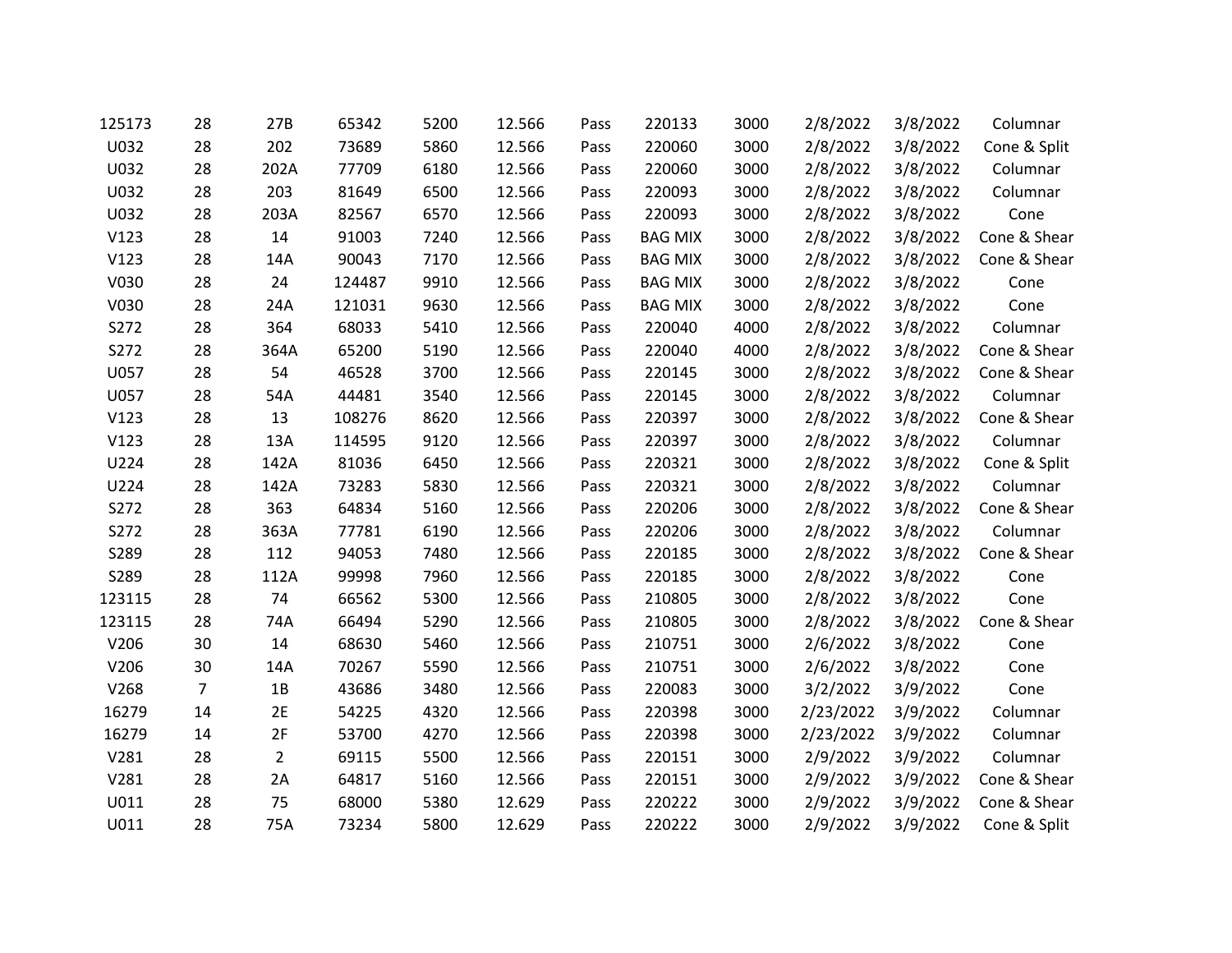| R279   | 28 | 474A         | 67294  | 5330 | 12.629 | Pass | 220277 | 3000 | 2/9/2022 | 3/9/2022 | Cone & Shear |
|--------|----|--------------|--------|------|--------|------|--------|------|----------|----------|--------------|
| R279   | 28 | 474A         | 68616  | 5430 | 12.629 | Pass | 220277 | 3000 | 2/9/2022 | 3/9/2022 | Columnar     |
| V176   | 28 | 73           | 87389  | 6950 | 12.566 | Pass | 220005 | 3000 | 2/9/2022 | 3/9/2022 | Cone         |
| V176   | 28 | 73A          | 85169  | 6780 | 12.566 | Pass | 220005 | 3000 | 2/9/2022 | 3/9/2022 | Cone         |
| U373   | 28 | 20           | 117729 | 9370 | 12.566 | Pass | 220031 | 3000 | 2/9/2022 | 3/9/2022 | Cone         |
| U373   | 28 | 20           | 120016 | 9550 | 12.566 | Pass | 220031 | 3000 | 2/9/2022 | 3/9/2022 | Columnar     |
| V225   | 28 | $\mathbf{1}$ | 78459  | 6240 | 12.566 | Pass | 220318 | 3000 | 2/9/2022 | 3/9/2022 | Cone & Split |
| V225   | 28 | 1A           | 75470  | 6010 | 12.566 | Pass | 220318 | 3000 | 2/9/2022 | 3/9/2022 | Cone         |
| U032   | 28 | 205          | 91099  | 7250 | 12.566 | Pass | 220093 | 3000 | 2/9/2022 | 3/9/2022 | Cone & Split |
| U032   | 28 | 205A         | 96247  | 7660 | 12.566 | Pass | 220093 | 3000 | 2/9/2022 | 3/9/2022 | Cone         |
| V261   | 28 | 5            | 83699  | 6660 | 12.566 | Pass | 220465 | 3000 | 2/9/2022 | 3/9/2022 | Columnar     |
| V261   | 28 | 5A           | 79038  | 6290 | 12.566 | Pass | 220465 | 3000 | 2/9/2022 | 3/9/2022 | Cone & Shear |
| U032   | 28 | 204          | 92401  | 7350 | 12.566 | Pass | 220060 | 3000 | 2/9/2022 | 3/9/2022 | Cone         |
| U032   | 28 | 204          | 95886  | 7630 | 12.566 | Pass | 220060 | 3000 | 2/9/2022 | 3/9/2022 | Cone & Shear |
| U323   | 28 | 24           | 90763  | 7220 | 12.566 | Pass | 220032 | 3000 | 2/9/2022 | 3/9/2022 | Cone & Shear |
| U323   | 28 | 24A          | 87309  | 6950 | 12.566 | Pass | 220032 | 3000 | 2/9/2022 | 3/9/2022 | Columnar     |
| U224   | 28 | 143A         | 83885  | 6680 | 12.566 | Pass | 220321 | 3000 | 2/9/2022 | 3/9/2022 | Columnar     |
| U224   | 28 | 143A         | 77273  | 6150 | 12.566 | Pass | 220321 | 3000 | 2/9/2022 | 3/9/2022 | Cone & Split |
| V275   | 28 | 4            | 84127  | 6690 | 12.566 | Pass | 220396 | 3000 | 2/9/2021 | 3/9/2022 | Cone & Split |
| V275   | 28 | 4A           | 78336  | 6230 | 12.566 | Pass | 220396 | 3000 | 2/9/2021 | 3/9/2022 | Cone & Split |
| 123115 | 28 | 75           | 79748  | 6350 | 12.566 | Pass | 210805 | 3000 | 2/9/2022 | 3/9/2022 | Cone & Shear |
| 123115 | 28 | 75A          | 82272  | 6550 | 12.566 | Pass | 210805 | 3000 | 2/9/2022 | 3/9/2022 | Columnar     |
| U220   | 28 | $\mathbf{1}$ | 52799  | 4200 | 12.566 | Pass | 220441 | 3000 | 2/9/2022 | 3/9/2022 | Cone & Shear |
| U220   | 28 | 1A           | 52566  | 4180 | 12.566 | Pass | 220441 | 3000 | 2/9/2022 | 3/9/2022 | Cone & Shear |
| S272   | 28 | 365          | 98371  | 7830 | 12.566 | Pass | 220206 | 3000 | 2/9/2022 | 3/9/2022 | Columnar     |
| S272   | 28 | 365          | 91644  | 7290 | 12.566 | Pass | 220206 | 3000 | 2/9/2022 | 3/9/2022 | Cone & Shear |
| U057   | 28 | 55           | 55613  | 4430 | 12.566 | Pass | 220145 | 3000 | 2/9/2022 | 3/9/2022 | Cone & Shear |
| U057   | 28 | 55A          | 58137  | 4630 | 12.566 | Pass | 220145 | 3000 | 2/9/2022 | 3/9/2022 | Cone         |
| T359   | 28 | 197          | 79186  | 6300 | 12.566 | Pass | 220293 | 3000 | 2/9/2022 | 3/9/2022 | Columnar     |
| T359   | 28 | 197A         | 77021  | 6130 | 12.566 | Pass | 220293 | 3000 | 2/9/2022 | 3/9/2022 | Cone & Shear |
| U920   | 28 | 8            | 72557  | 5770 | 12.566 | Pass | 220293 | 3000 | 2/9/2022 | 3/9/2022 | Cone         |
| U920   | 28 | <b>8A</b>    | 69401  | 5520 | 12.566 | Pass | 220293 | 3000 | 2/9/2022 | 3/9/2022 | Cone & Split |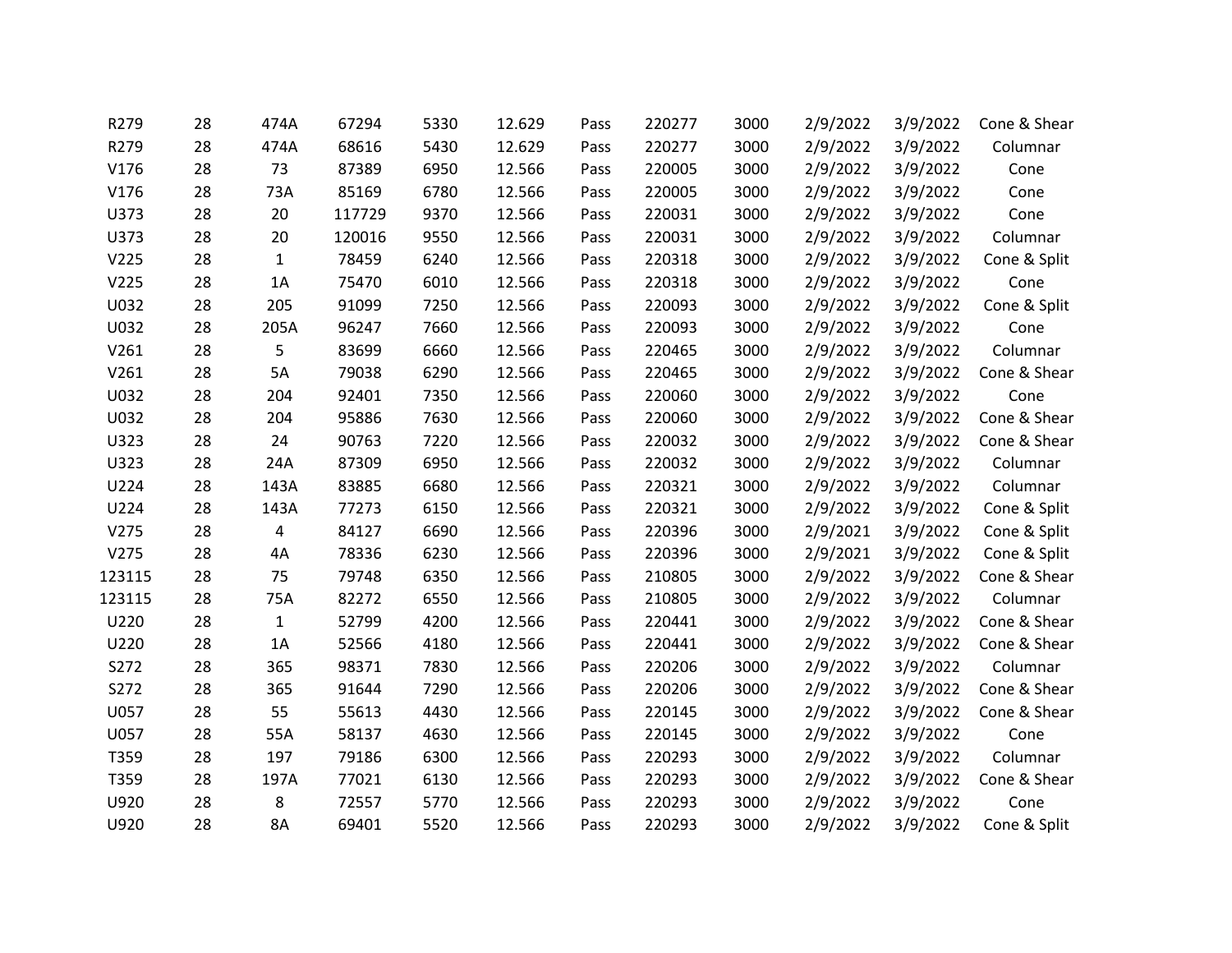| S289   | 28             | 113          | 103091 | 8200   | 12.566 | Pass | 220185         | 3000 | 2/9/2022  | 3/9/2022            | Cone & Shear |
|--------|----------------|--------------|--------|--------|--------|------|----------------|------|-----------|---------------------|--------------|
| S289   | 28             | 113A         | 108455 | 8630   | 12.566 | Pass | 220185         | 3000 | 2/9/2022  | 3/9/2022            | Columnar     |
| T925   | $\overline{7}$ | 1B           | 54638  | 4350   | 12.566 | Pass | 220106         | 3000 | 3/2/2022  | 3/9/2022            | Cone & Shear |
| T925   | $\overline{7}$ | 1C           | 57931  | 4610   | 12.566 | Pass | 220106         | 3000 | 3/2/2022  | 3/9/2022            | Columnar     |
| V337   | $\overline{2}$ | $7B$         | 56767  | 4520   | 12.566 | Pass | 220493         | 3000 | 3/8/2022  | 3/10/2022           | Cone & Split |
| V337   | $\overline{2}$ | 7C           | 55494  | 4420   | 12.566 | Pass | 220493         | 3000 | 3/8/2022  | 3/10/2022           | Columnar     |
| V261   | 10             | 7B           | 83817  | 6670   | 12.566 | Pass | 220465         | 3000 | 2/28/2022 | 3/10/2022           | Cone         |
| V261   | 10             | $7B$         | 84214  | 6700   | 12.566 | Pass | 220465         | 3000 | 2/28/2022 | 3/10/2022           | Cone & Split |
| V281   | $\overline{7}$ | 2C           | 36859  | < 2930 | 12.566 | Fail | 220496         | 4000 | 3/1/2022  | 3/10/2022           | Columnar     |
| V281   | 7              | 3C           | 39537  | < 3150 | 12.566 | Fail | 220496         | 4000 | 3/3/2022  | 3/10/2022           | Cone & Shear |
| V283   | 28             | $\mathbf{1}$ | 71455  | 5660   | 12.629 | Pass | 2202470        | 3500 | 2/10/2022 | 3/10/2022           | Cone         |
| V283   | 28             | 1A           | 69882  | 5560   | 12.566 | Pass | 2202470        | 3500 |           | 2/10/2022 3/10/2022 | Cone         |
| V911   | 28             | $\mathbf{1}$ | 80057  | 6340   | 12.629 | Pass | 220422         | 3000 | 2/10/2022 | 3/10/2022           | Cone         |
| V911   | 28             | $\mathbf{1}$ | 81219  | 6460   | 12.566 | Pass | 220422         | 3000 |           | 2/10/2022 3/10/2022 | Cone         |
| V274   | 28             | 1B           | 104631 | 8280   | 12.629 | Pass | 220319         | 3000 |           | 2/10/2022 3/10/2022 | Cone & Shear |
| V274   | 28             | 1C           | 107117 | 8480   | 12.629 | Pass | 220319         | 3000 | 2/10/2022 | 3/10/2022           | Cone         |
| S289   | 28             | 114          | 87823  | 6990   | 12.566 | Pass | 220185         | 3000 |           | 2/10/2022 3/10/2022 | Columnar     |
| S289   | 28             | 114A         | 90614  | 7210   | 12.566 | Pass | 220185         | 3000 |           | 2/10/2022 3/10/2022 | Cone         |
| U920   | 28             | 9            | 77857  | 6200   | 12.566 | Pass | 220293         | 3000 | 2/10/2022 | 3/10/2022           | Cone & Split |
| U920   | 28             | 9A           | 74507  | 5930   | 12.566 | Pass | 220293         | 3000 |           | 2/10/2022 3/10/2022 | Cone         |
| V283   | 28             | $\mathbf{1}$ | 72592  | 5780   | 12.566 | Pass | <b>BAG MIX</b> | 3000 |           | 2/10/2022 3/10/2022 | Cone & Split |
| V283   | 28             | 1A           | 66285  | 5270   | 12.566 | Pass | <b>BAG MIX</b> | 3000 | 2/10/2022 | 3/10/2022           | Cone & Split |
| U264   | 28             | 75           | 82418  | 6560   | 12.566 | Pass | 220071         | 3000 |           | 2/10/2022 3/10/2022 | Columnar     |
| U264   | 28             | 75A          | 84897  | 6760   | 12.566 | Pass | 220071         | 3000 |           | 2/10/2022 3/10/2022 | Cone & Split |
| 123115 | 28             | 76           | 56677  | 4510   | 12.566 | Pass | 210805         | 3000 | 2/10/2022 | 3/10/2022           | Cone & Shear |
| 123115 | 28             | 76A          | 58576  | 4660   | 12.566 | Pass | 210805         | 3000 |           | 2/10/2022 3/10/2022 | Cone & Shear |
| S272   | 28             | 366          | 80795  | 6430   | 12.566 | Pass | 220206         | 3000 | 2/10/2022 | 3/10/2022           | Cone & Split |
| S272   | 28             | 366A         | 85599  | 6810   | 12.566 | Pass | 220206         | 3000 | 2/10/2022 | 3/10/2022           | Columnar     |
| R277   | 28             | 214          | 108818 | 8660   | 12.566 | Pass | 220408         | 3000 |           | 2/10/2022 3/10/2022 | Cone         |
| R277   | 28             | 214A         | 106561 | 8480   | 12.566 | Pass | 220408         | 3000 | 2/10/2022 | 3/10/2022           | Columnar     |
| U057   | 28             | 56           | 74933  | 5960   | 12.566 | Pass | 220145         | 3000 | 2/10/2022 | 3/10/2022           | Cone         |
| U057   | 28             | 56A          | 71696  | 5710   | 12.566 | Pass | 220145         | 3000 |           | 2/10/2022 3/10/2022 | Columnar     |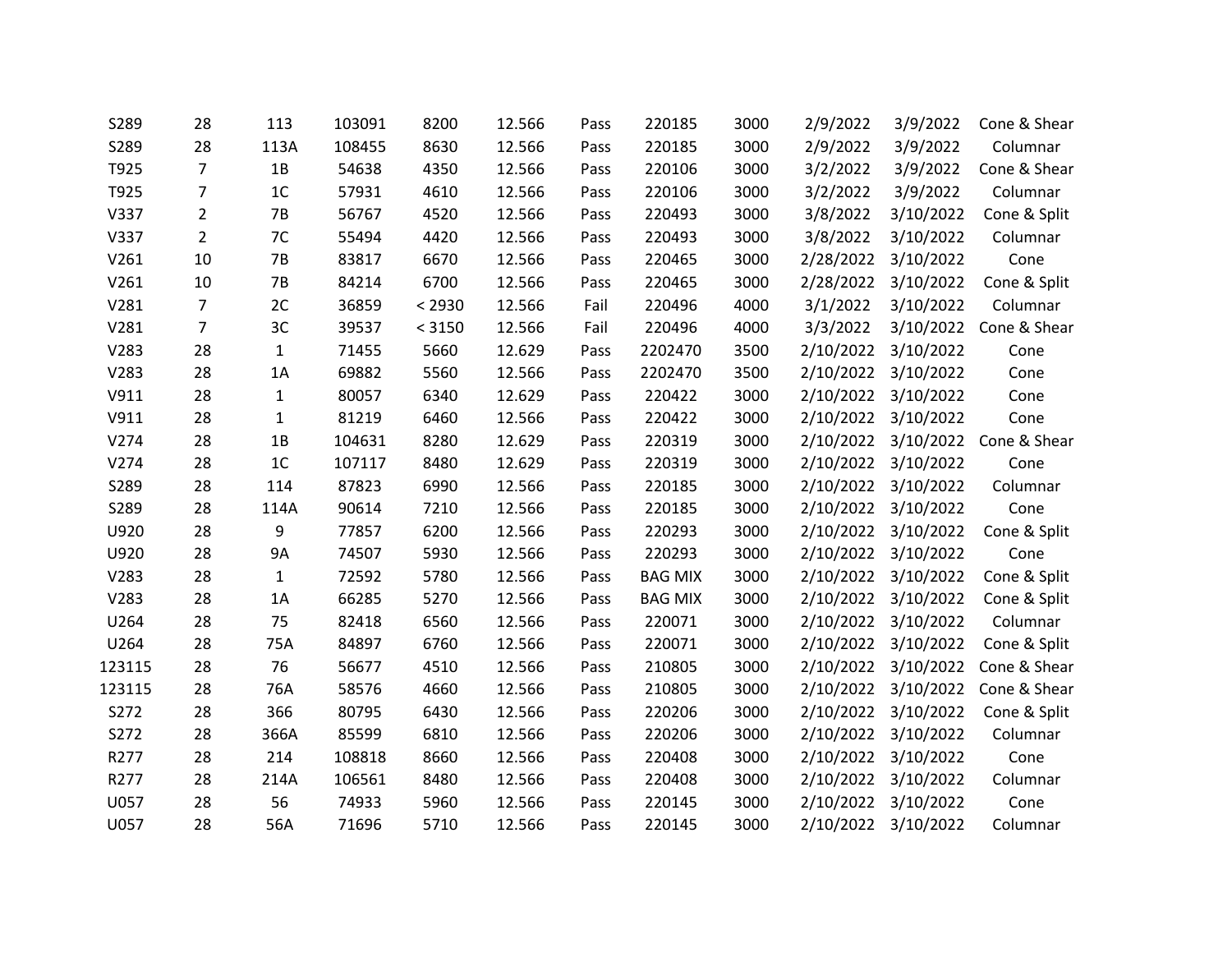| R259   | 28             | 91A            | 63350  | 5040  | 12.566 | Pass | 220348         | 3000 |           | 2/10/2022 3/10/2022 | Cone & Shear                     |
|--------|----------------|----------------|--------|-------|--------|------|----------------|------|-----------|---------------------|----------------------------------|
| R259   | 28             | 91A            | 66250  | 5270  | 12.566 | Pass | 220348         | 3000 | 2/10/2022 | 3/10/2022           | Cone                             |
| V123   | 28             | 15             | 52862  | 4210  | 12.566 | Pass | <b>BAG MIX</b> | 3000 |           | 2/10/2022 3/10/2022 | Columnar                         |
| V123   | 28             | 15A            | 52414  | 4170  | 12.566 | Pass | <b>BAG MIX</b> | 3000 |           | 2/10/2022 3/10/2022 | Cone & Shear                     |
| V902   | 28             | 13             | 66147  | 5260  | 12.566 | Pass | 220478         | 3000 |           | 2/10/2022 3/10/2022 | Columnar                         |
| V902   | 28             | 13A            | 63164  | 5030  | 12.566 | Pass | 220478         | 3000 |           | 2/10/2022 3/10/2022 | Columnar                         |
| V176   | 28             | 74             | 77086  | 6130  | 12.566 | Pass | 220005         | 3000 |           | 2/10/2022 3/10/2022 | Cone & Split                     |
| V176   | 28             | 74A            | 75713  | 6030  | 12.566 | Pass | 220005         | 3000 |           |                     | 2/10/2022 3/10/2022 Cone & Shear |
| R279   | 28             | 475A           | 80754  | 6430  | 12.566 | Pass | 220277         | 3000 |           | 2/10/2022 3/10/2022 | Cone                             |
| R279   | 28             | 475A           | 81876  | 6520  | 12.566 | Pass | 220277         | 3000 |           | 2/10/2022 3/10/2022 | Columnar                         |
| V173   | 28             | $\overline{2}$ | 72301  | 5750  | 12.566 | Pass | 220052         | 3000 |           | 2/10/2022 3/10/2022 | Cone                             |
| V173   | 28             | 2A             | 73161  | 5820  | 12.566 | Pass | 220052         | 3000 |           | 2/10/2022 3/10/2022 | Cone                             |
| 125173 | 28             | 28A            | 64079  | 5100  | 12.566 | Pass | 220133         | 3000 |           | 2/10/2022 3/10/2022 | Cone & Shear                     |
| 125173 | 28             | 28B            | 63718  | 5070  | 12.566 | Pass | 220133         | 3000 |           | 2/10/2022 3/10/2022 | Cone & Shear                     |
| U315   | 28             | JB147          | 76870  | 6120  | 12.566 | Pass | 220343         | 3000 |           | 2/10/2022 3/10/2022 | Cone & Shear                     |
| U315   | 28             | JB147          | 78750  | 6270  | 12.566 | Pass | 220343         | 3000 | 2/10/2022 | 3/10/2022           | Cone & Shear                     |
| U032   | 28             | 206            | 77848  | 6190  | 12.566 | Pass | 220060         | 3000 |           | 2/10/2022 3/10/2022 | Cone                             |
| U032   | 28             | 206A           | 85221  | 6780  | 12.566 | Pass | 220060         | 3000 |           | 2/10/2022 3/10/2022 | Columnar                         |
| V295   | 28             | $\mathbf{1}$   | 52651  | 4190  | 12.566 | Pass | 220046         | 3000 |           | 2/10/2022 3/10/2022 | Cone & Shear                     |
| V295   | 28             | 1A             | 54248  | 4320  | 12.566 | Pass | 220046         | 3000 |           | 2/10/2022 3/10/2022 | Columnar                         |
| U220   | 28             | $\overline{2}$ | 73014  | 5810  | 12.566 | Pass | 220441         | 3000 |           | 2/10/2022 3/10/2022 | Cone & Shear                     |
| U220   | 28             | 2A             | 78483  | 6250  | 12.566 | Pass | 220441         | 3000 |           | 2/10/2022 3/10/2022 | Cone & Shear                     |
| 131158 | 28             | 1ARB           | 154056 | 12260 | 12.566 | Pass | 220158         | 8000 |           | 2/11/2022 3/10/2022 | Columnar                         |
| 131158 | 28             | 1ARB           | 152474 | 12130 | 12.566 | Pass | 220158         | 8000 |           | 2/11/2022 3/10/2022 | Columnar                         |
| 131158 | 28             | 1ZRB           | 143737 | 11440 | 12.566 | Pass | 220158         | 8000 |           | 2/10/2022 3/10/2022 | Columnar                         |
| 131158 | 28             | 1ZRB           | 139495 | 11100 | 12.566 | Pass | 220158         | 8000 |           | 2/10/2022 3/10/2022 | Cone & Shear                     |
| T014   | 28             | 195            | 91080  | 7250  | 12.566 | Pass | 220223         | 3000 | 2/10/2022 | 3/10/2022           | Cone & Shear                     |
| T014   | 28             | 195A           | 91075  | 7250  | 12.566 | Pass | 220223         | 3000 |           | 2/10/2022 3/10/2022 | Cone                             |
| U224   | 28             | 144A           | 68254  | 5430  | 12.566 | Pass | 220321         | 3000 |           | 2/10/2022 3/10/2022 | Columnar                         |
| U224   | 28             | 144A           | 68615  | 5460  | 12.566 | Pass | 220321         | 3000 |           | 2/10/2022 3/10/2022 | Cone & Shear                     |
| V337   | $\overline{2}$ | <b>8B</b>      | 54640  | 4350  | 12.566 | Pass | 220494         | 3000 | 3/8/2022  | 3/11/2022           | Cone                             |
| V337   | $\overline{2}$ | 8C             | 55220  | 4390  | 12.566 | Pass | 220494         | 3000 | 3/8/2022  | 3/11/2022           | Cone                             |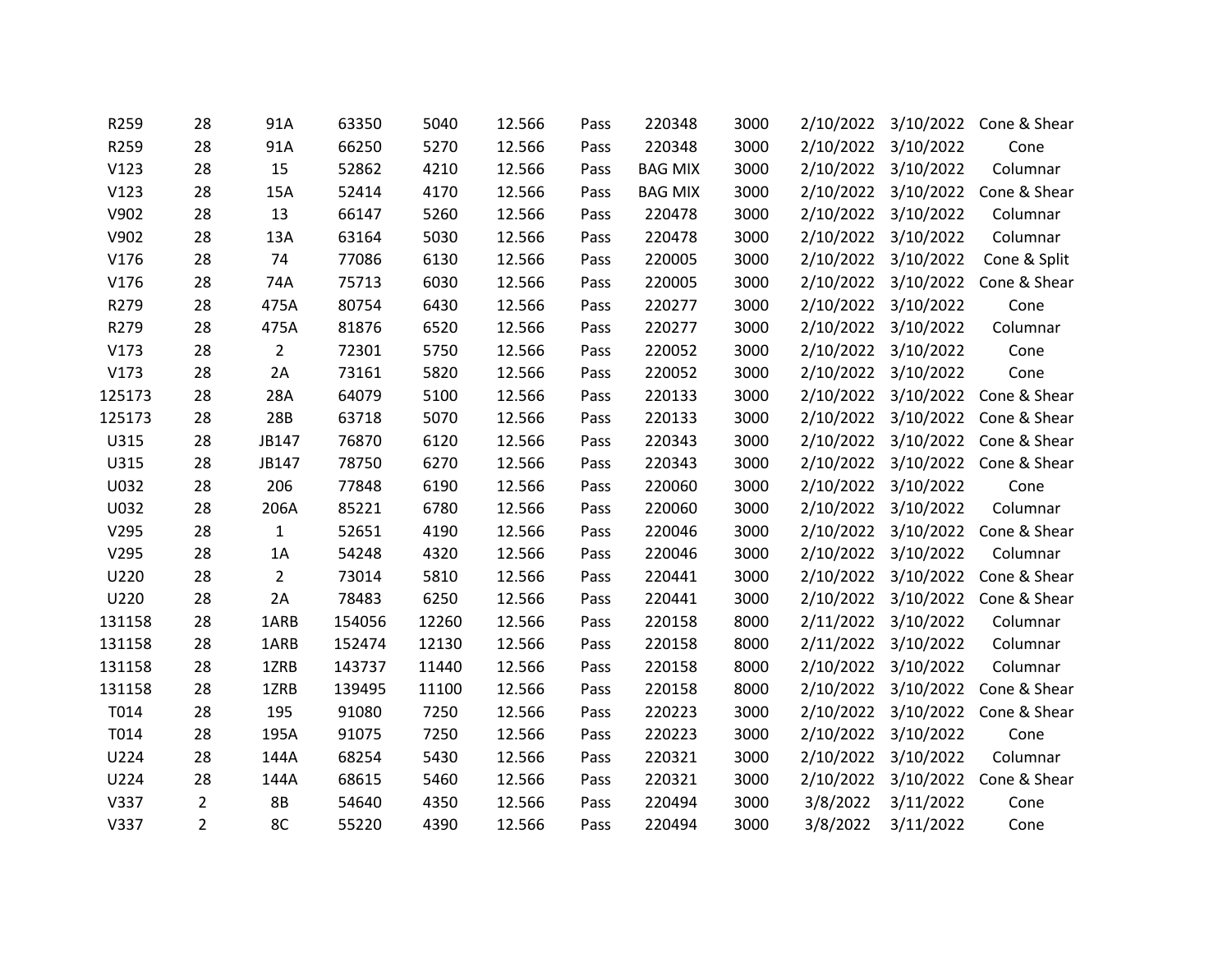| V250        | 28 | 3              | 64797  | 5160 | 12.566 | Pass | 220172 | 3000 | 2/11/2022 3/11/2022 | Columnar     |
|-------------|----|----------------|--------|------|--------|------|--------|------|---------------------|--------------|
| V250        | 28 | 3A             | 63527  | 5060 | 12.566 | Pass | 220172 | 3000 | 2/11/2022 3/11/2022 | Cone & Split |
| R279        | 28 | 476A           | 65674  | 5230 | 12.566 | Pass | 220277 | 3000 | 2/11/2022 3/11/2022 | Cone & Shear |
| R279        | 28 | 476A           | 64683  | 5150 | 12.566 | Pass | 220277 | 3000 | 2/11/2022 3/11/2022 | Cone         |
| S127        | 28 | 398            | 78194  | 6220 | 12.566 | Pass | 220137 | 4000 | 2/11/2022 3/11/2022 | Cone & Split |
| <b>S127</b> | 28 | 398A           | 74885  | 5960 | 12.566 | Pass | 220137 | 4000 | 2/11/2022 3/11/2022 | Cone & Shear |
| S272        | 28 | 367            | 83365  | 6630 | 12.566 | Pass | 220040 | 4000 | 2/11/2022 3/11/2022 | Cone         |
| S272        | 28 | 367A           | 84645  | 6740 | 12.566 | Pass | 220040 | 4000 | 2/11/2022 3/11/2022 | Cone & Shear |
| V295        | 28 | $\overline{2}$ | 70373  | 5600 | 12.566 | Pass | 220046 | 3000 | 2/11/2022 3/11/2022 | Columnar     |
| V295        | 28 | 2A             | 68651  | 5460 | 12.566 | Pass | 220046 | 3000 | 2/11/2022 3/11/2022 | Cone & Split |
| 106077      | 28 | 128A           | 122107 | 9720 | 12.566 | Pass |        | 4000 | 2/11/2022 3/11/2022 | Cone         |
| 106077      | 28 | 128A           | 124117 | 9880 | 12.566 | Pass |        | 4000 | 2/11/2022 3/11/2022 | Columnar     |
| U032        | 28 | 207            | 69626  | 5540 | 12.566 | Pass | 220060 | 3000 | 2/11/2022 3/11/2022 | Columnar     |
| U032        | 28 | 207            | 67934  | 5430 | 12.504 | Pass | 220060 | 3000 | 2/11/2022 3/11/2022 | Cone & Shear |
| U224        | 28 | 145A           | 100692 | 8010 | 12.566 | Pass | 220321 | 3000 | 2/11/2022 3/11/2022 | Cone & Split |
| U224        | 28 | 145A           | 84201  | 6630 | 12.692 | Pass | 220321 | 3000 | 2/11/2022 3/11/2022 | Cone & Split |
| T336        | 28 | 363            | 72304  | 5750 | 12.566 | Pass | 220131 | 3000 | 2/11/2022 3/11/2022 | Cone & Shear |
| T336        | 28 | 363A           | 69275  | 5510 | 12.566 | Pass | 220131 | 3000 | 2/11/2022 3/11/2022 | Columnar     |
| V176        | 28 | 75             | 77769  | 6190 | 12.566 | Pass | 220005 | 3000 | 2/11/2022 3/11/2022 | Columnar     |
| V176        | 28 | 75A            | 78945  | 6280 | 12.566 | Pass | 220005 | 3000 | 2/11/2022 3/11/2022 | Cone         |
| V911        | 28 | $\overline{2}$ | 74121  | 5900 | 12.566 | Pass | 220422 | 3000 | 2/11/2022 3/11/2022 | Cone & Shear |
| V911        | 28 | 2A             | 79042  | 6290 | 12.566 | Pass | 220422 | 3000 | 2/11/2022 3/11/2022 | Columnar     |
| 123115      | 28 | 77             | 68308  | 5440 | 12.566 | Pass | 210805 | 3000 | 2/11/2022 3/11/2022 | Cone & Shear |
| 123115      | 28 | 77A            | 66344  | 5280 | 12.566 | Pass | 210805 | 3000 | 2/11/2022 3/11/2022 | Columnar     |
| V274        | 28 | 2B             | 104420 | 8310 | 12.566 | Pass | 220294 | 3000 | 2/11/2022 3/11/2022 | Cone         |
| V274        | 28 | 2C             | 104198 | 8290 | 12.566 | Pass | 220294 | 3000 | 2/11/2022 3/11/2022 | Cone & Shear |
| T356        | 28 | 252            | 66014  | 5250 | 12.566 | Pass | 220081 | 3000 | 2/11/2022 3/11/2022 | Columnar     |
| T356        | 28 | 252A           | 70839  | 5640 | 12.566 | Pass | 220081 | 3000 | 2/11/2022 3/11/2022 | Cone & Shear |
| S289        | 28 | 115            | 58685  | 4670 | 12.566 | Pass | 220185 | 3000 | 2/11/2022 3/11/2022 | Cone         |
| S289        | 28 | 115A           | 59414  | 4730 | 12.566 | Pass | 220185 | 3000 | 2/11/2022 3/11/2022 | Cone & Shear |
| R277        | 28 | 215            | 88993  | 7080 | 12.566 | Pass | 220408 | 3000 | 2/11/2022 3/11/2022 | Cone & Shear |
| R277        | 28 | 215A           | 86779  | 6910 | 12.566 | Pass | 220408 | 3000 | 2/11/2022 3/11/2022 | Columnar     |